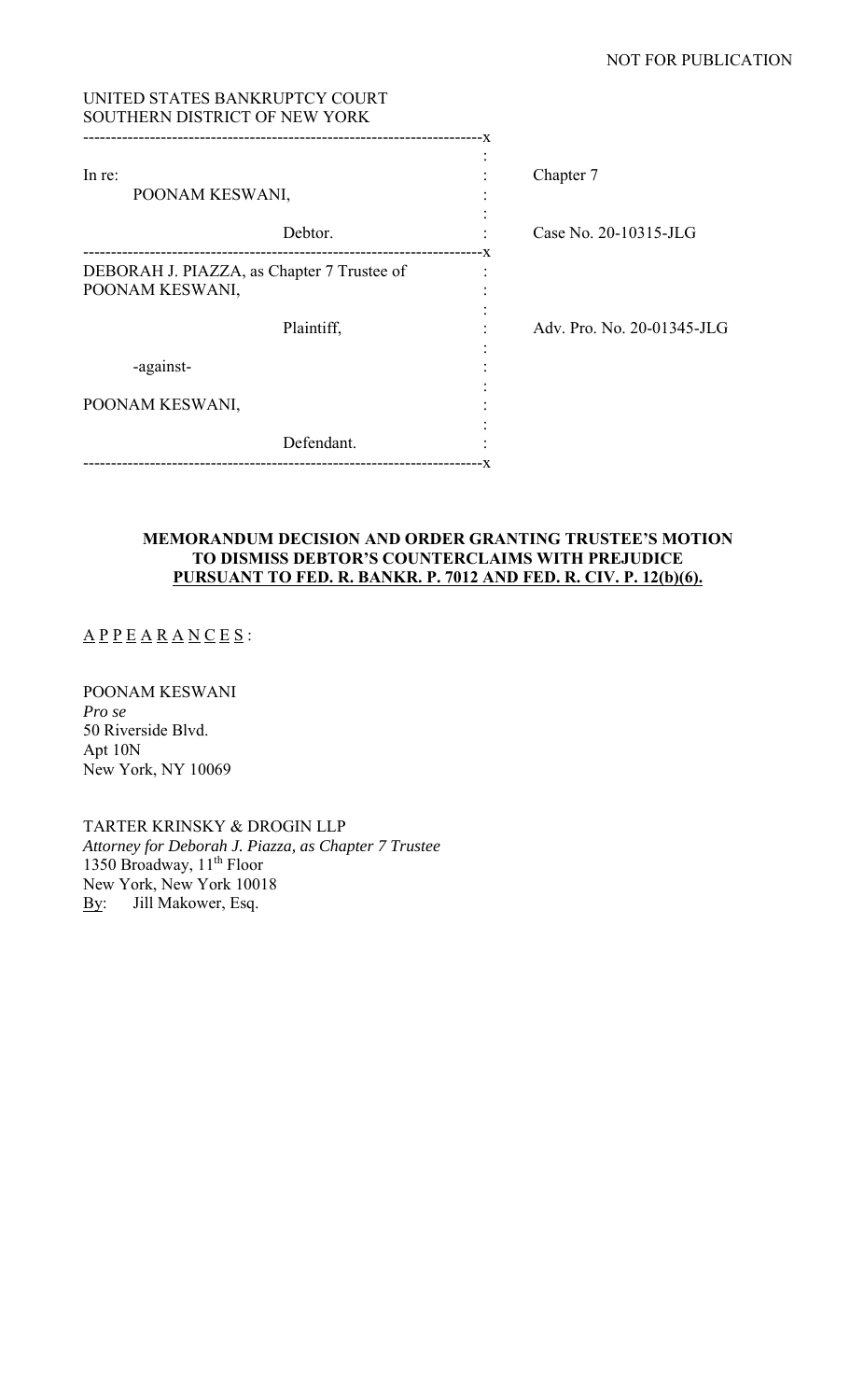### **JAMES L. GARRITY, JR. United States Bankruptcy Judge:**

### **Introduction**

Deborah J. Piazza is the chapter 7 trustee (the "Trustee") of the estate of Poonam Keswani ("Keswani" or "Debtor"). In this adversary proceeding, she seeks an order pursuant to section 727(a) of the Bankruptcy Code denying the Debtor a discharge. The pro se Debtor filed an Answer, with Counterclaims, to the Trustee's Complaint (as those terms are defined below). The matter before the Court is the Trustee's motion pursuant to Rule 12(b)(6) of the Federal Rules of Civil Procedure ("Rule  $12(b)(6)$ ")<sup>1</sup> to dismiss the Counterclaims, with prejudice (the "Motion").<sup>2</sup> The Debtor opposes the Motion (the "Opposition"). $3$ 

For the reasons stated herein, the Court finds that accepting all factual allegations asserted by the pro se Debtor in support of her Counterclaims as true, drawing all reasonable inferences in the Debtor's favor, and interpreting the Counterclaims to raise the strongest claims that they suggest, the Debtor fails to state plausible claims against the Trustee. That is because, as a matter of law, the Debtor is not entitled to the relief she is seeking in the Counterclaims. Accordingly, the Court grants the Motion, and dismisses the Counterclaims, with prejudice.

### Jurisdiction

<sup>1</sup> Rule 12(b)(6) is made applicable herein by Rule 7012 of the Federal Rules of Bankruptcy Procedure (the "Bankruptcy Rules").

<sup>2</sup> *See* Notice of Hearing On Trustee's and Trustee's Counsel's Motion to Dismiss Debtor's Purported Counterclaims, Pursuant to Fed. R. Bankr. R. 7012 and Fed. R. Civ. P. 12(b)(6) [AP ECF No. 9]. Citations to "AP ECF No. \_\_\_" refer to entries on the Court's electronic docket in this adversary proceeding (AP No. 20-01345). Citations to "ECF No. \_\_" refer to entries on the Court's electronic docket in the Debtor's bankruptcy case (No. 20-10315).

<sup>3</sup> *See* Affidavit In Rejection Of The Capricious Babble Seeking To Dismiss Affiant's Lawful Counterclaims Against A Prurient Abuser Of Public Trust & Office And Continuing Demand To Return The Sum Of \$11,000 Taken From Her By Coercion, Threat, and Brigandry. [ECF No. 108]. The Debtor filed her Opposition in the main bankruptcy case, and not on the docket of this adversary proceeding. The Opposition is expressly directed to the Motion. Accordingly, the Court treats the Opposition as if filed in this adversary proceeding.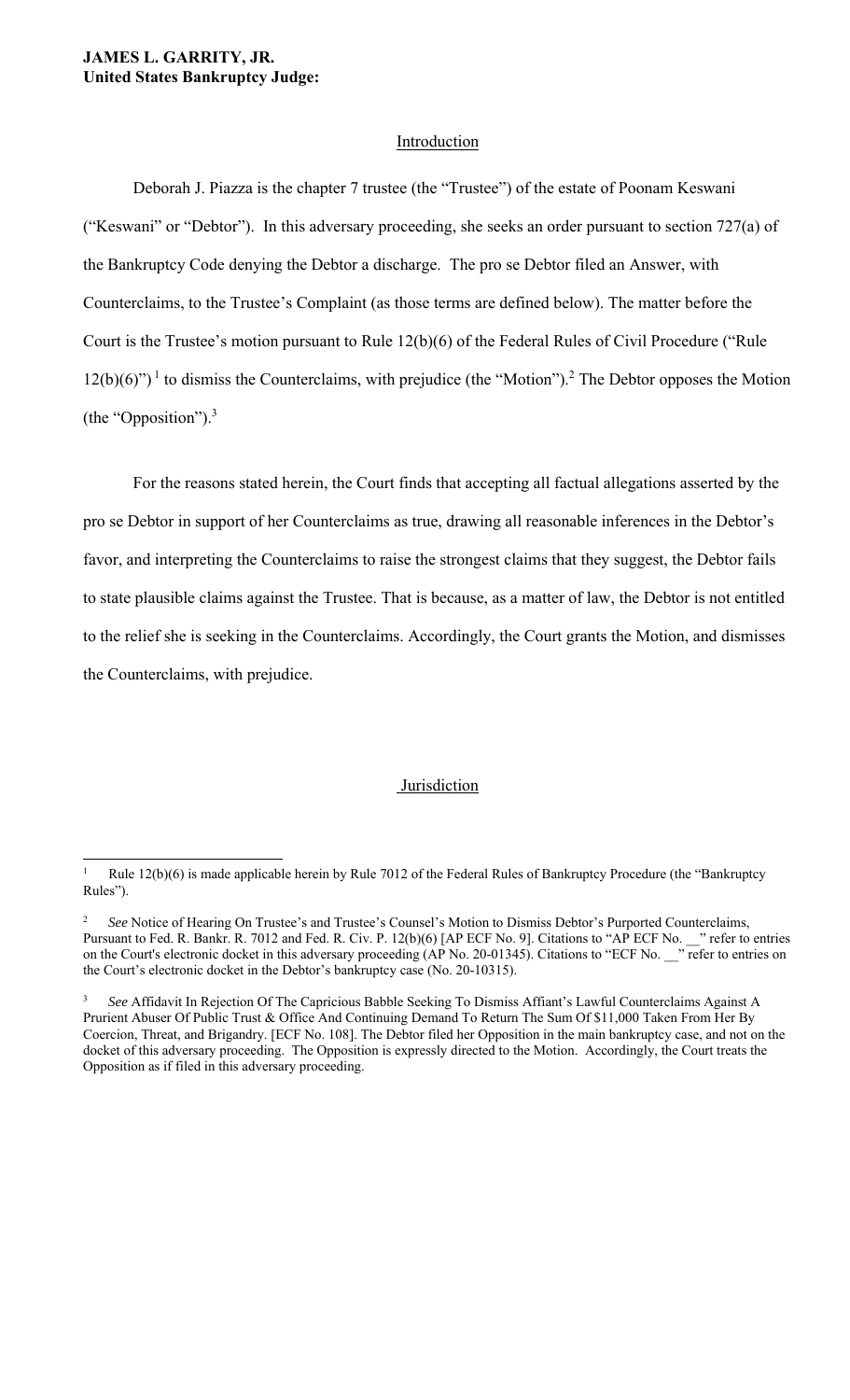This Court has jurisdiction over the Motion pursuant to 28 U.S.C. §§ 1334(a) and 157(a) and the Amended Standing Order of Referral of Cases to Bankruptcy Judges of the United States District Court for the Southern District of New York (M-431), dated January 31, 2012 (Preska, C.J.). This matter is a core proceeding under 28 U.S.C. § 157(b)(2)(J).

#### **Facts**

 On January 31, 2020 (the "Petition Date"), the Debtor, represented by counsel, filed a voluntary petition for relief under chapter 7 of the Bankruptcy Code in this Court. *See* Debtor's Voluntary Chapter 7 Petition. [ECF 1].<sup>4</sup> On February 3, 2020, Deborah J. Piazza was appointed chapter 7 trustee for the Debtor's estate and qualified for and accepted that appointment. On February 14, 2020, the Debtor filed her schedules of assets and liabilities and Statement of Financial Affairs (collectively, the "Schedules"); she filed amended and further amended Schedules A/B and C on March 2, April 17, 2020 and May 10, 2020 respectively. [ECF Nos. 7, 8, 21, 32]. The Trustee examined the Debtor at her section 341 meeting of creditors on March 10, 2020, and again at the continued section 341 meeting on May 13, 2020. [ECF Nos. 3, 29]. In May 2020, after consultation with her counsel, the Debtor delivered to the Trustee a check drawn on the joint account of "Rajesh Chandiramani and Poonam Keswani" dated May 1, 2021 in the amount of \$11,705.39. The proceeds of the check represent the Debtor's 50% nonexempt interest in New York State ("NYS") tax refunds paid jointly to the Debtor and her spouse for tax years 2016, 2017, and 2019. *See* Motion*,* Ex. 1 (copy of check and email correspondence between counsel to the Trustee and Debtor's counsel).

 On December 10, 2020, the Trustee commenced this adversary proceeding by filing a complaint objecting to the Debtor's discharge pursuant to multiple subsections of section 727(a) of the Bankruptcy

<sup>4</sup> On the Petition Date, the Debtor was represented by counsel. *See* Petition, Part 7, at 7 (identifying Lorna LaMotte, Esq. of the Chern Law, LLC, as Debtor's counsel). On June 25, 2020, at the direction of the Debtor, Ms. LaMotte moved to withdraw as attorney of record. [ECF No. 46]. The Debtor did not respond to the motion. Following a hearing, and for cause shown, the Court entered an order granting the motion. [ECF No. 87].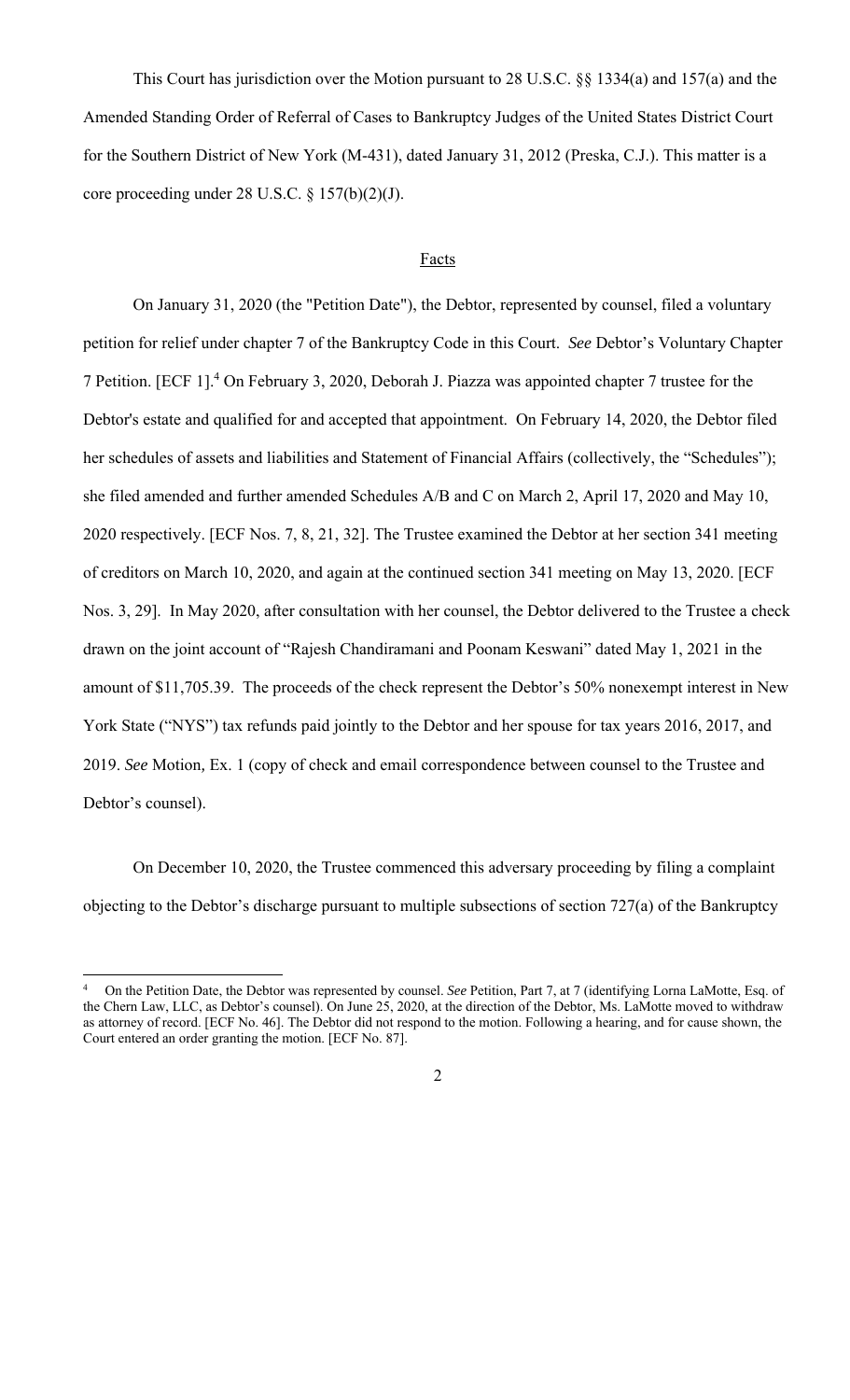Code (the "Complaint").<sup>5</sup> The Debtor is a professional jewelry designer. Her assets include a 50% interest in Treasure International, a jewelry business, that she says she transferred to her brother in 2018 for no consideration (the "Transfer"), and a 100% interest in Paris Jewels, an entity with an office in London and a bank account at HSBC, that the Debtor formed just prior to the Petition Date. The essence of the Complaint is that the Trustee is entitled to a judgment denying the Debtor her discharge because the Debtor has failed to account for, and has concealed, estate assets, including books, records and bank accounts, relating to Treasure International and Paris Jewels. The Trustee asserts that the Debtor has not provided her with any proof that she made the Transfer, and that she testified falsely at her section 341 meeting that Paris Jewels owns no jewelry and has not engaged in any business. *Id.* ¶¶ 15, 21, 23. She also complains that despite her numerous written requests to the Debtor to produce documents (including by emails on May 13, 2020, May 29, 2020, June 4, 2020, and June 22, 2020), many documents and items of information relating to Debtor's personal and business assets remain outstanding (the "Outstanding Documents and Information"). *Id.* ¶ 24. She says that the Outstanding Documents and Information includes, but is not limited to: (i) the Debtor's 2014 and 2015 tax returns; (ii) the Debtor's personal bank statements and fronts and backs of cancelled checks for the past six years for all open and closed bank accounts; (iii) Treasure International's bank statements for the past 6 years; (iv) the location of the storage unit where Treasure International's documents are or were stored and contact information for the storage facility; (v) all bank statements relating to the Paris Jewels bank account at HSBC, from inception to present; (vi) a list of all jewelry inventory in the possession, custody or control of the Debtor or any entity affiliated with the Debtor as of the Filing Date; and (vii) contact information for an individual identified as "Mr. Pati". *Id.* ¶¶ 15, 18, 20, 24.<sup>6</sup>

<sup>5</sup> *See* Trustee's Complaint Objecting to the Debtor's Discharge Pursuant to 11 U.S.C. § 727 [AP ECF No. 1].

<sup>6</sup> To buttress her allegations of wrongdoing on the Debtor's part, the Trustee maintains that in an action against the Debtor entitled Treasures London Limited, et al. v. Poonam Keswani and Treasures of Prince, LLC, Index No. 652666/2019 pending in the New York State Supreme Court, New York County, the Debtor produced altered, falsified and fabricated bank statements, fabricated and materially false or misleading financial statements, and false, fictitious and fabricated invoices. *Id*. ¶ 25.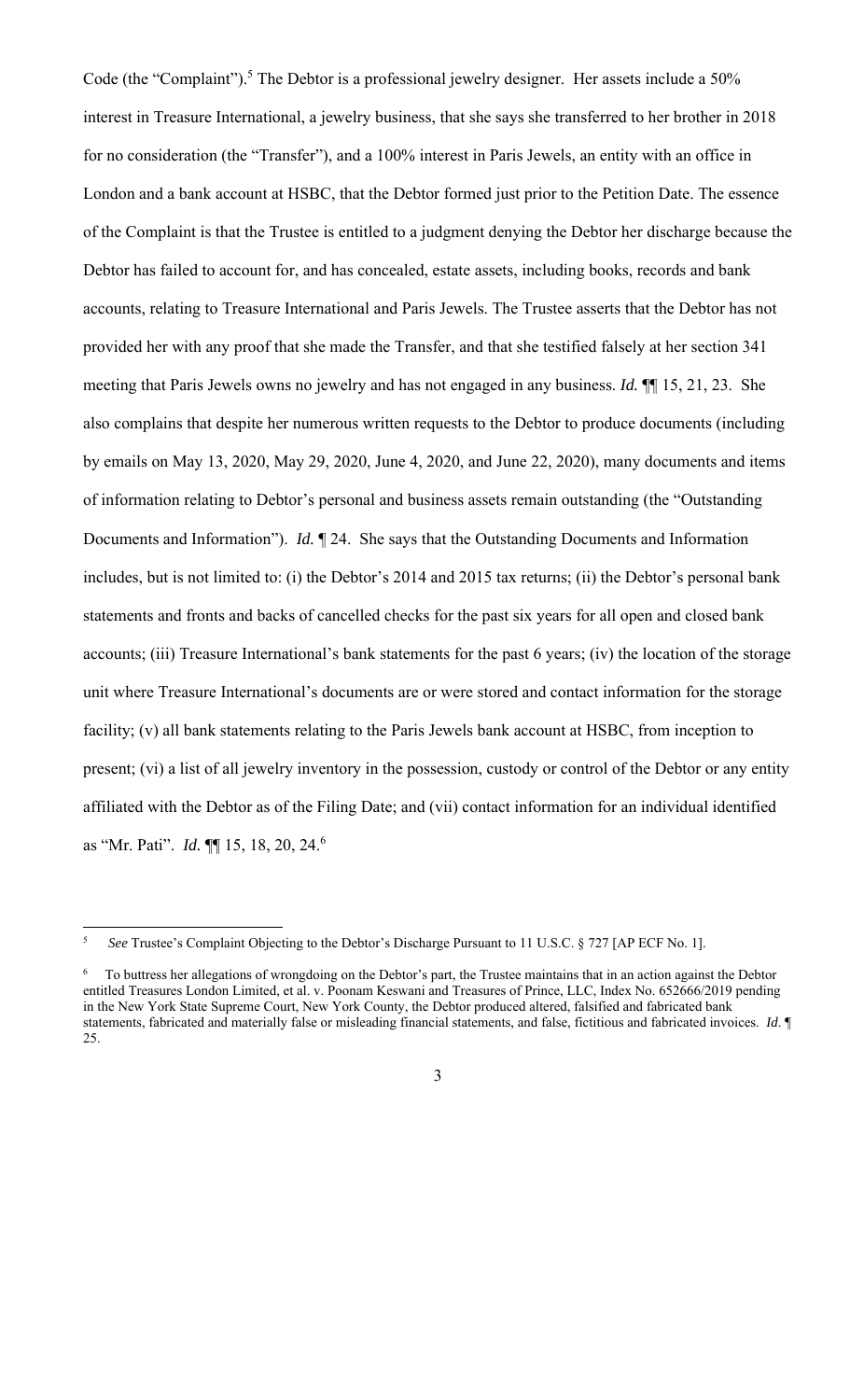The Trustee served the Complaint on the Debtor on December 18, 2020. On January 26, 2021, the Debtor filed her "Notice of Answer" and affidavit in support of her Answer and Counterclaims.<sup>7</sup> In her Answer, the Debtor asserts that the contents of the Complaint are "void nunc pro tunc" because the Trustee is not a "lawful trustee" and because "she has bona fide documentary evidence to support or verify all causes of action and remedies sought by the [Trustee] . . ." Answer ¶¶ 3, 4. In her Counterclaims, the Debtor demands that the Trustee "post a bond for \$1,000,000 for her continuing harassment, creating unnecessary expenses for affiant, economic hardship and waste of valuable time to respond this tautological so-called 'adversary proceeding' suit," and "return \$11,000" that the Debtor says "the trustee Deborah Piazza took and claimed she was recovering for creditors, but she has refused to return the funds." Counterclaims ¶¶ 6, 9, 13. As support for the latter request, the Debtor asserts that "no proof has surfaced from Deborah Piazza establishing which creditors she paid the money to." *Id.* ¶ 14. She says in that light, the Trustee's "refusal to return the money is sounding in unlawful confiscation done in bad faith and contumacy." *Id*. ¶ 15. In support of her Counterclaims, the Debtor also asserts:

- (i) The Court should dismiss the Complaint because it is not necessary for the Trustee to pursue the Complaint since the Debtor and her creditors will amicably resolve all of the issues raised by the Trustee in the Complaint (Counterclaims ¶¶ 7, 16, 17).
- (ii) The Court must dismiss the Complaint because there is no merit to the Trustee's allegations in the Complaint (Answer  $\P$  4, Counterclaims  $\P$  14), the Trustee is prosecuting the Complaint in bad faith and against the Debtor's will (Counterclaims ¶ 8), and the Trustee's prosecution of this adversary proceeding is contrary to public policy because the Trustee is racially biased and she is prosecuting the action in disregard of the Debtor's Constitutional rights (*Id.* ¶¶ 10, 11).
- (iii) The Court must dismiss the chapter 7 case because her bankruptcy filing was "ill advised" and is "deemed terminated nunc pro tunc" and the Trustee "lacks lawful authority to force [her] to remain in this Court" (*Id.* ¶ 12).

<sup>7</sup> *See* Notice of Answer In The Nature of Counter Claims Against Deborah J. Piazza, Esq. As "Trustee", Jill L. Makower, Esq., Tarter Krinsky & Drogin LLP, And Their Agents, For Their Capricious Contumacy, Racial Bias, Intentional Destruction of Respondents Substantive Constitutional Rights, Usage of Threats, Coercion, And Imposition of False Will, Improvident & Inimical Collective Bad Faith Acts To Deceive This Court With Their Continuing Frivolous Filings, Unlawful Confiscation of Respondents \$11,000, Which Is Demanded Nunc Pro Tunc including Debtor's affidavit in support dated January 15, 2021 which contains the Debtor's answer to the Complaint (the "Answer") and counterclaims against the Trustee (the "Counterclaims"). [AP ECF No. 8].

<sup>4</sup>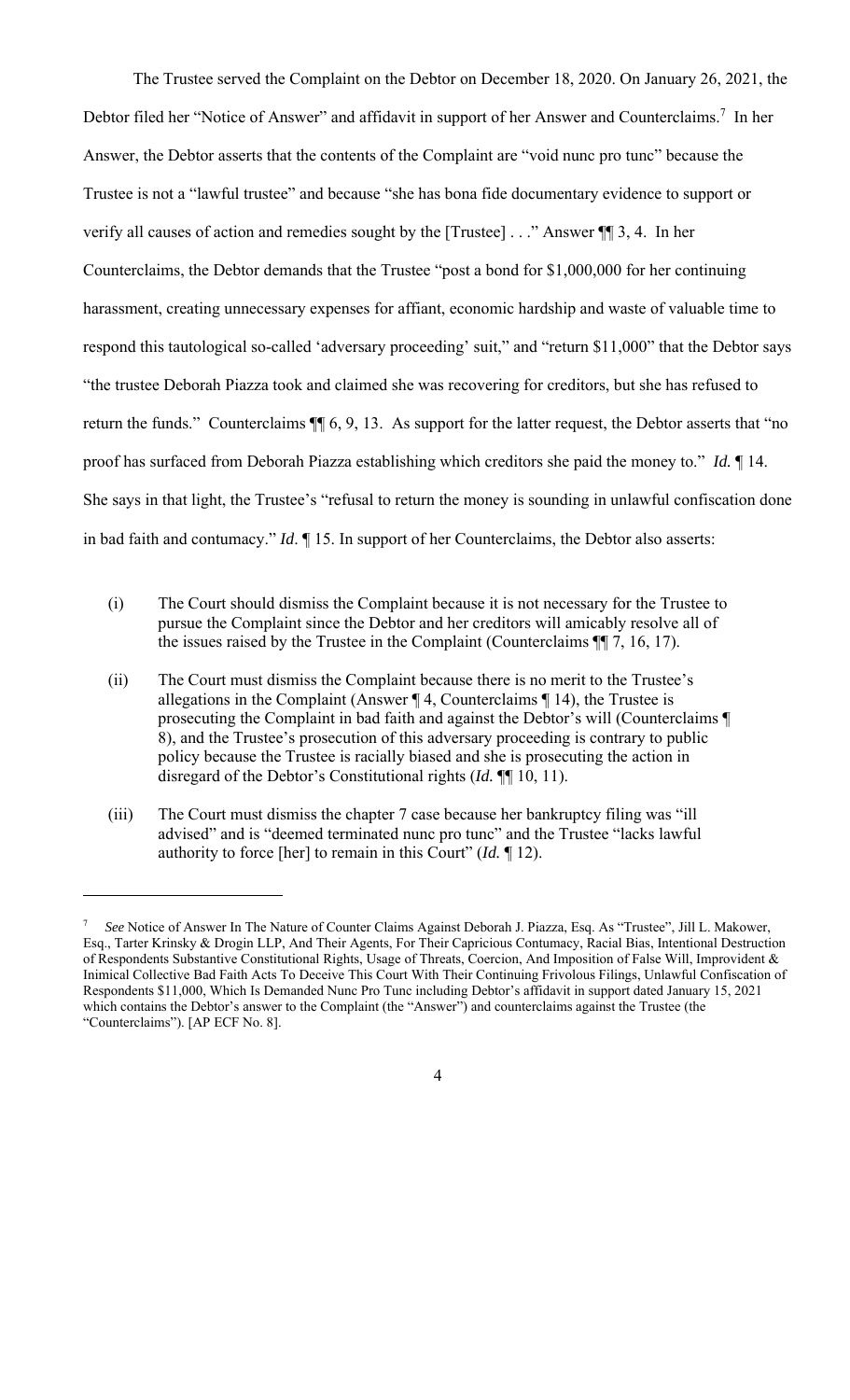The Trustee seeks an order pursuant to Rule 12(b)(6) dismissing the Counterclaims, with prejudice.

### **Discussion**

A Rule 12(b)(6) motion challenges the legal sufficiency of claims asserted in a complaint. "To survive a [Rule 12(b)(6)] motion to dismiss, a complaint must contain sufficient factual matter, accepted as true, to 'state a claim to relief that is plausible on its face.'" *Ashcroft v. Iqbal*, 556 U.S. 662, 678 (2009) (quoting *Bell Atl. Corp. v. Twombly*, 550 U.S. 544, 570 (2007)). "The pleading standard applicable to complaints under Federal Rule of Civil Procedure 12(b)(6) applies equally to counterclaims." *Burton v. Label*, LLC, 344 F.Supp. 3d 680, 691–92 (S.D.N.Y. 2018) (citing *Gerdau Ameristeel*, No. 13 Civ. 07163(LGS), 2014 WL 3639176, at \*2 (S.D.N.Y. July 22, 2014) ("Federal Rule of Civil Procedure 12(b) applies equally to claims and counterclaims; therefore, a motion to dismiss a counterclaim is evaluated under the same standard as a motion to dismiss a complaint."); *Wells Fargo Bank Nw., N.A. v. Taca Int'l Airlines, S.A*., 247 F.Supp. 2d 352, 363 (S.D.N.Y. 2002) (noting that a "motion to dismiss counterclaims is governed by Rule 12(b)(6)")). This plausibility standard demands more than a "sheer possibility that a defendant has acted unlawfully." *Iqbal*, 556 U.S. at 678. Rather, to state a facially plausible claim, *Iqbal* requires a party to "plead[ ] factual content that allows the court to draw the reasonable inference that the defendant is liable for the misconduct alleged." *Id*. Those factual allegations "must be enough to raise a right to relief above the speculative level." *Twombly*, 550 U.S. at 555. Accordingly, "[t]hreadbare recitals of the elements of a cause of action, supported by mere conclusory statements, do not suffice." *Iqbal*, 556 U.S. at 678. In considering a Rule 12(b)(6) motion, the court is to accept as true all facts alleged in the complaint and must draw all reasonable inferences in favor of the plaintiff. *Holmes v. Grubman*, 568 F.3d 329, 335 (2d Cir. 2009). A court, however, is not bound to accept conclusory allegations or legal conclusions masquerading as factual conclusions. *Faber v. Metro. Life Ins. Co*., 648 F.3d 98, 104 (2d Cir. 2011). The Court notes that pleadings drafted by pro se litigants "must be 'liberally construed' in favor of that party and are held to 'less stringent standards than formal pleadings drafted by lawyers.'" *Wilson v.*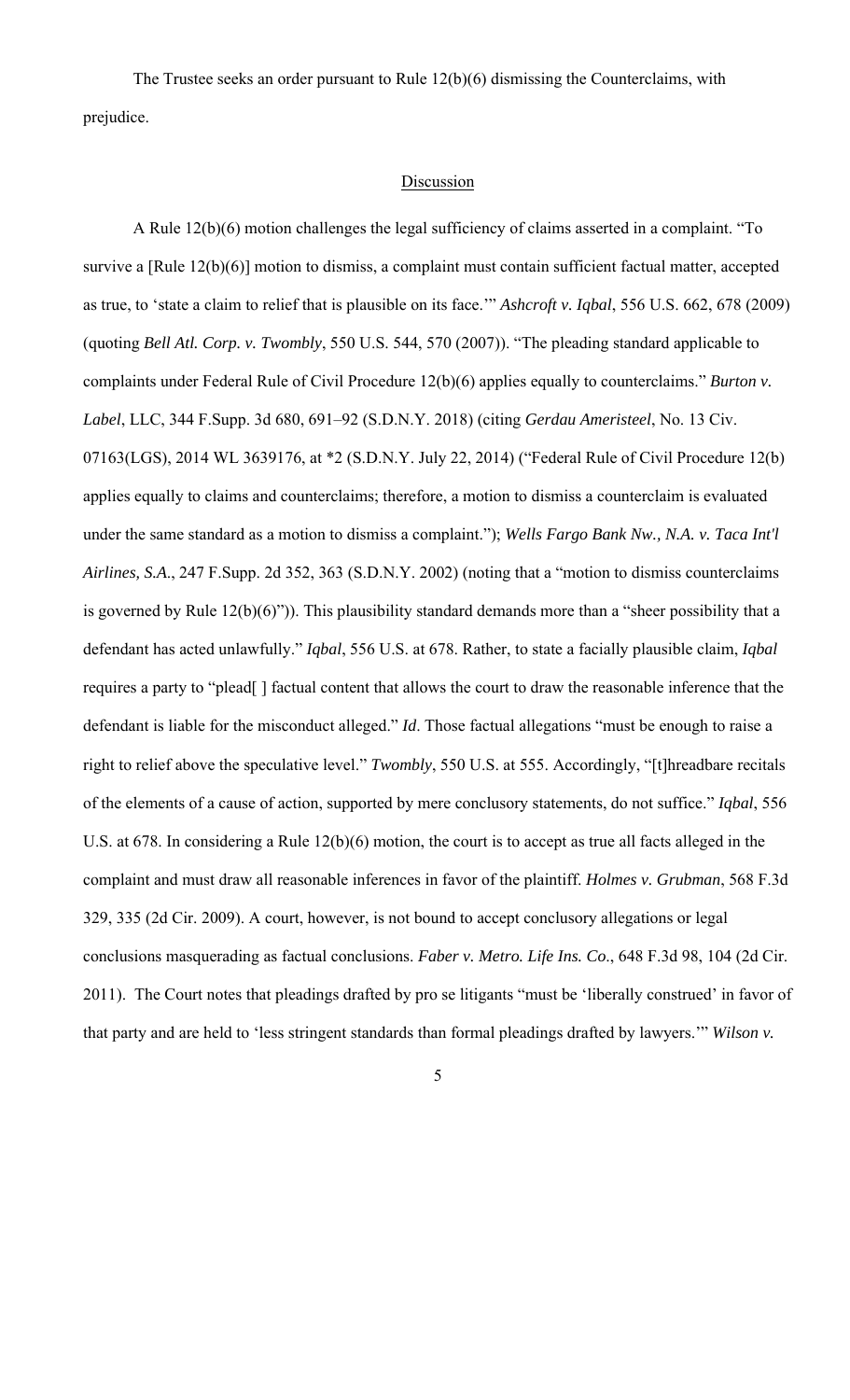*Austin*, No. 11-CV-4594 (SJF) (GRB), 2012 WL 3764512, at \*2 (E.D.N.Y. June 25, 2012) (quoting *Peirez Ackerman & Levine v. Starr*, No. 92 Civ. 7958(PKL), 1994 WL 48811, at \*1 (S.D.N.Y. Feb. 17, 1994)) (internal quotations and citations omitted). Still, to survive a Rule 12(b)(6) motion to dismiss, the pro se litigant's pleadings "must nonetheless be supported by specific and detailed factual allegations sufficient to provide the court and the defendant with 'a fair understanding of what the plaintiff is complaining about and ... whether there is a legal basis for recovery.'" *Kimber v. GMAC Mortg., LLC (In re Residential Capital, LLC)*, 489 B.R. 489, 494 (Bankr. S.D.N.Y. 2013) (quoting *Iwachiw v. New York City Bd. of Elections,* 126 F. App'x. 27, 29 (2d Cir. 2005) (citations omitted).

Applying these standards to the Counterclaims, the Court finds grounds for dismissing those claims. First, many of the Counterclaims are devoid of any factual allegations; rather they contain conclusory allegations and legal conclusions that fail to state grounds for relief. *See, e.g.,* Counterclaims ¶¶ 8-11.The Court dismisses those purported claims. *See Smith v. Local 819 I.B.T. Pension Plan*, 291 F.3d 236, 240 (2d Cir. 2002) ("conclusory allegations or legal conclusions masquerading as factual conclusions will not suffice to prevent a motion to dismiss."); *In re Big Apple Volkswagen, LLC*, No. 11- 11388 (JLG), 2016 WL 3034744, at \*4 (Bankr. S.D.N.Y. May 19, 2016), aff'd, 571 B.R. 43 (S.D.N.Y. 2017) ("[I]n reviewing a Rule 12(b)(6) motion, the court…should not credit conclusory allegations or legal conclusions couched as factual allegations.") (citing *Rothstein v. UBS* AG, 708 F.3d 82, 94 (2d Cir. 2013)). Moreover, the Debtor is asserting the claims against the Trustee – personally. It is settled that a duly appointed chapter 7 trustee is immune from liability for acts performed in good faith and within the scope of their court appointed duties. *See In re Bernard L. Madoff Inv. Securities LLC*, 440 B.R. 282, 290 (Bankr. S.D.N.Y. 2010). A bankruptcy trustee is a quasi-judicial official "immune from suit for personal liability for acts taken as a matter of business judgment in acting in accordance with statutory or other duty or pursuant to court order." *In re Smith,* 400 B.R. 370, 377 (Bankr. E.D.N.Y. 2009); *see also Lebovits v. Scheffel (In re Lehal Realty Assoc.),* 101 F.3d 272, 276 (2d Cir. 1996) (bankruptcy trustee is considered an officer of the court and "the court that appointed the trustee has a strong interest in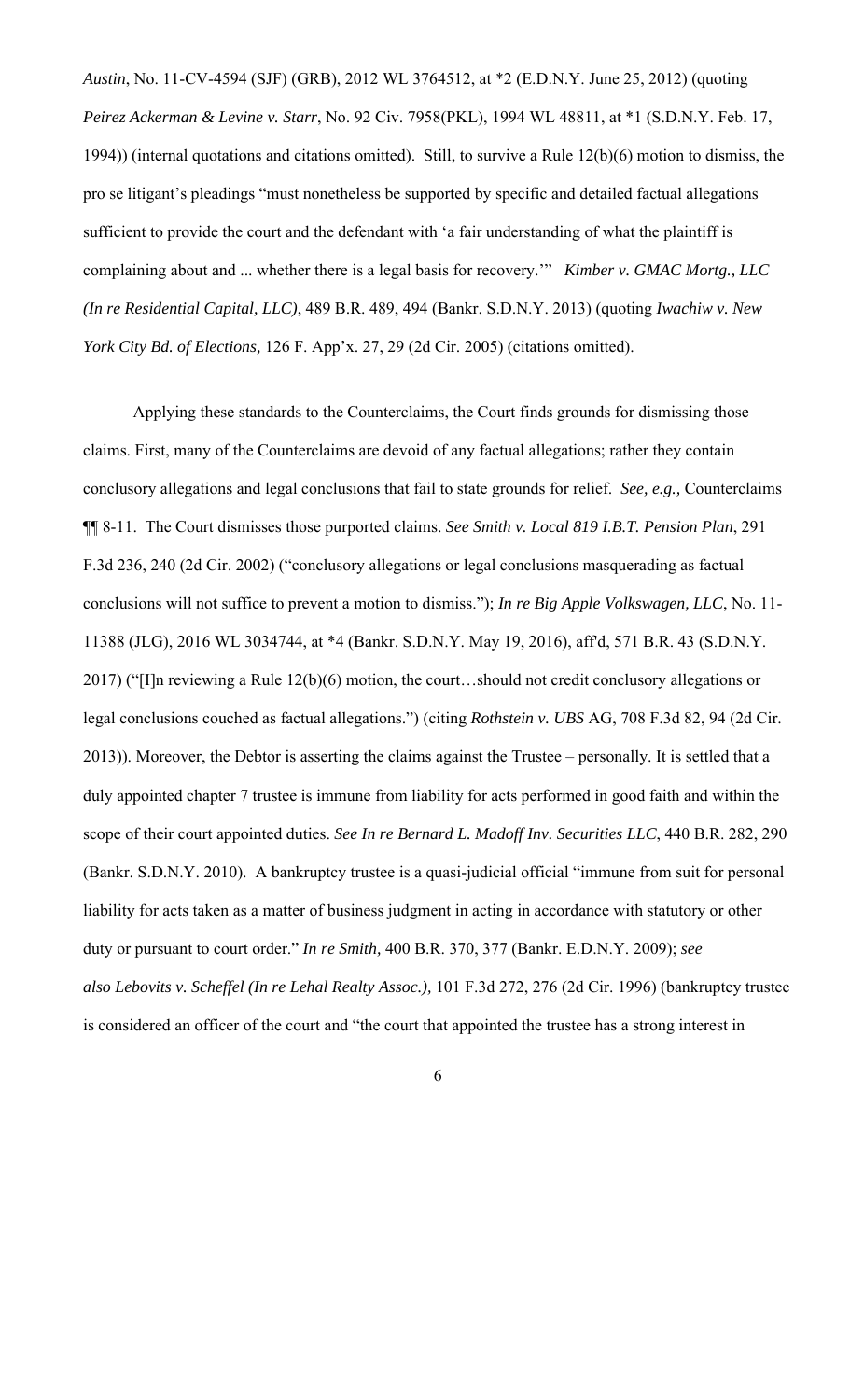protecting him from unjustified personal liability for acts taken within the scope of his official duties"); *Weissman v. Hassett,* 47 B.R. 462, 467 (S.D.N.Y. 1985) (a trustee has immunity from liability when acting "at the court's behest or under its supervision and subject to its orders."). The Counterclaims relate only to those actions of the Trustee that are within her statutorily prescribed duties and authority with respect to overseeing the Debtor's chapter 7 bankruptcy case, as well as commencing and prosecuting the adversary proceeding. As the estate representative, the Trustee is authorized to commence and prosecute an action with or without court approval. *See In re McKenzie*, 716 F.3d 404, 416 (6th Cir. 2013) ("A trustee, as the representative of the bankruptcy estate with the statutory 'capacity to sue and be sued,' is authorized to commence and prosecute an action on behalf of the estate with or without court approval.") (citations omitted). Accordingly, since the complained of acts fall squarely within the Trustee's given statutory authority and discretion, the Trustee is immune from any liability with respect to the good faith prosecution of these claims. *See In re Bernard L. Madoff Inv. Sec. LLC*, 440 B.R. at 293 ("The Court cannot impose liability on the Trustee for carrying out his duties in good faith and based on his business judgment."); *see also Kusch v. Mishkin (In re Adler, Coleman Clearing Corp*.*)*, Nos. 95– 08203(JLG), 95–924A, 1998 WL 551972, at \*17 (Bankr. S.D.N.Y. Aug.24, 1998), aff'd, 208 F.3d 202 (2d Cir. 2000) (The Trustee is "not liable in any manner for mistakes in judgment where discretion is allowed."). $8$  For that additional reason, the Court dismisses the Counterclaims.

Further, there is neither factual nor legal support for the Debtor's demand that the Trustee post a \$1 million bond in her favor in connection with this litigation. *See* Counterclaims ¶ 6. Pursuant to section 322(a) of the Bankruptcy Code, before taking office, a person selected to serve as a chapter 7 trustee must "file[] with the court a bond in favor of the United States conditioned on the faithful performance of [that person's] official duties." 11 U.S.C. § 322(a). *See also In re R. Woolsey & Associates, Inc.,* 454 B.R. 782, 788 (Bankr. D. Idaho 2011) ("The purpose of the bond is to assure faithful performance by the trustee and

<sup>8</sup> In her "Notice of Answer", the Debtor purports to assert Counterclaims against the Trustee's counsel, Jill L. Makower, Esq., and Tarter Krinsky & Drogin LLP. However, the Counterclaims do not include claims directed against Ms. Makower or Tarter Krinsky.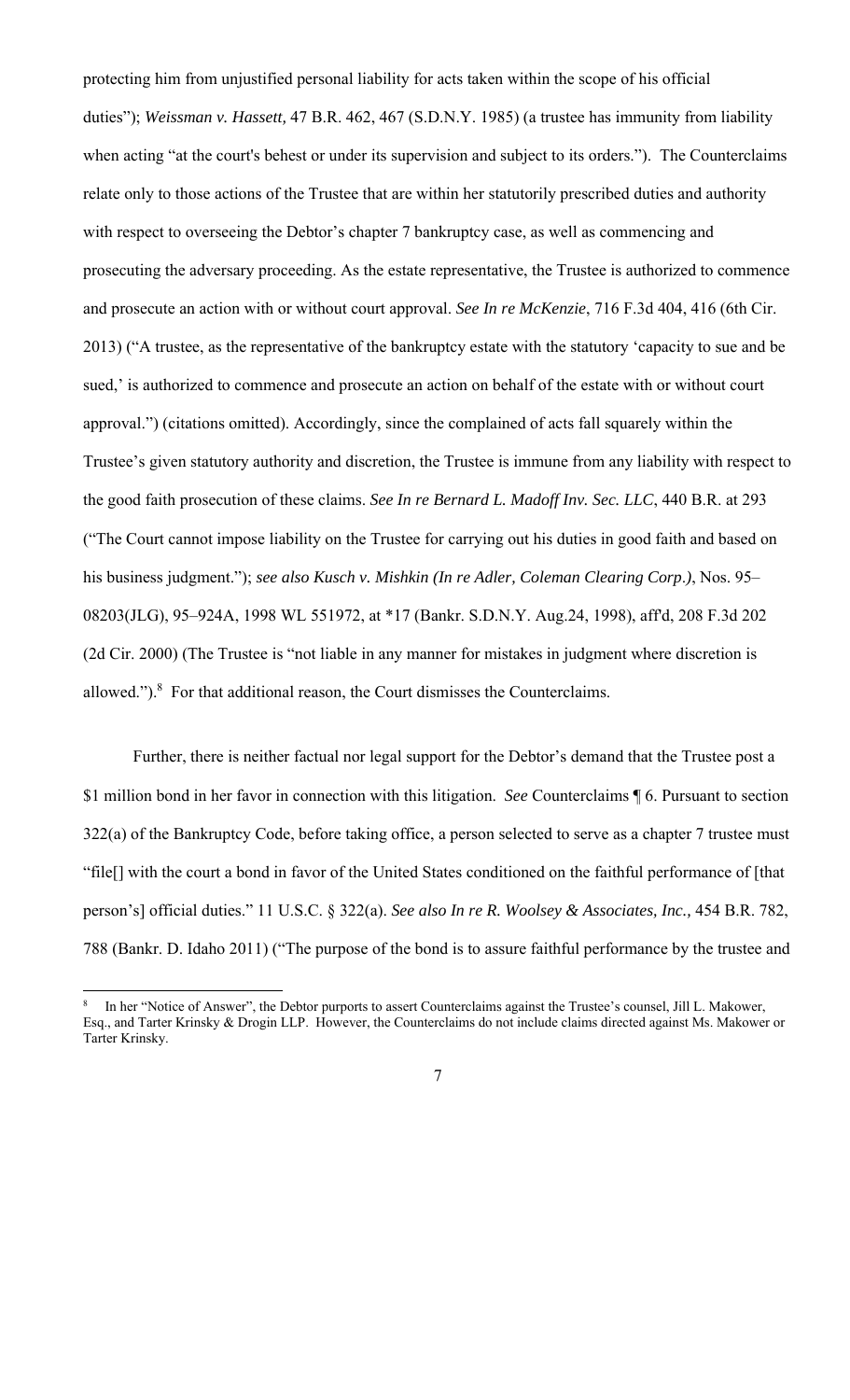to indemnify the estate for any loss that might be sustained as a result of the misfeasance or malfeasance of the trustee. When a trustee negligently performs the trustee's duties, liability under the bond [issued in favor of the United States under § 322(a)] is activated.") (quoting 3 Collier on Bankruptcy ¶ 322.02 [2] at 322–4 (Alan N. Resnick and Henry J. Sommer eds., 16th ed. 2010)). There are no grounds under the Bankruptcy Code, or otherwise, to condition the Trustee's continued prosecution of the Complaint on the posting of a bond. Accordingly, the Court dismisses Counterclaims ¶ 6.

The Debtor's claim that the Court should direct the Trustee to return to the Debtor the \$11,705.39 in estate funds that the Debtor turned over to the Trustee in May 2020 (*see* Counterclaims ¶¶ 9, 13-15) fails to state a claim for relief as a matter of fact and law. Section 704 of the Bankruptcy Code sets forth the duties of a chapter 7 trustee. Section  $704(a)(1)$  mandates that the Trustee "collect and reduce to money the property of the estate for which such trustee serves, and close such estate as expeditiously as is compatible with the best interests of parties in interest." 11 U.S.C. § 704(a)(1). Section 542(a) of the Bankruptcy Code complements that section by requiring "an entity ... in possession, custody, or control, during the case, of property that the trustee may use, sell, or lease under section 363 of this title" to "deliver to the trustee, and account for, such property or the value of such property, unless such property is of inconsequential value or benefit to the estate." 11 U.S.C. § 542(a). For these purposes, section 541(a)(1) of the Bankruptcy Code defines "property of the estate" broadly as "all legal or equitable interests of the debtor in property as of the commencement of the case." 11 U.S.C. § 541(a)(1). Bankruptcy courts must apply state law in determining the extent of a debtor's property interests. *Musso v. Ostashko,* 468 F.3d 99, 105 (2d Cir. 2006) (citing *Butner v. United States,* 440 U.S. 48, 54 (1979)). State law also applies to determine each spouse's specific property rights in a joint federal tax refund. *In re Haedo,* 211 B.R. 149, 153 (Bankr. S.D.N.Y. 1997) (citations omitted). In assessing a debtor's right to a tax refund paid on account of a joint tax return, courts in this circuit applying New York law follow the "50/50 Refund Rule." *In re Marciano*, 372 B.R. 211, 214 (Bankr. S.D.N.Y. 2007). *See, e.g., In re Glenn*, 430 B.R. 56, 59 (Bankr. N.D.N.Y. 2010); *In re Spina*, 416 B.R. 92, 96 (Bankr. E.D.N.Y. 2009); *In re*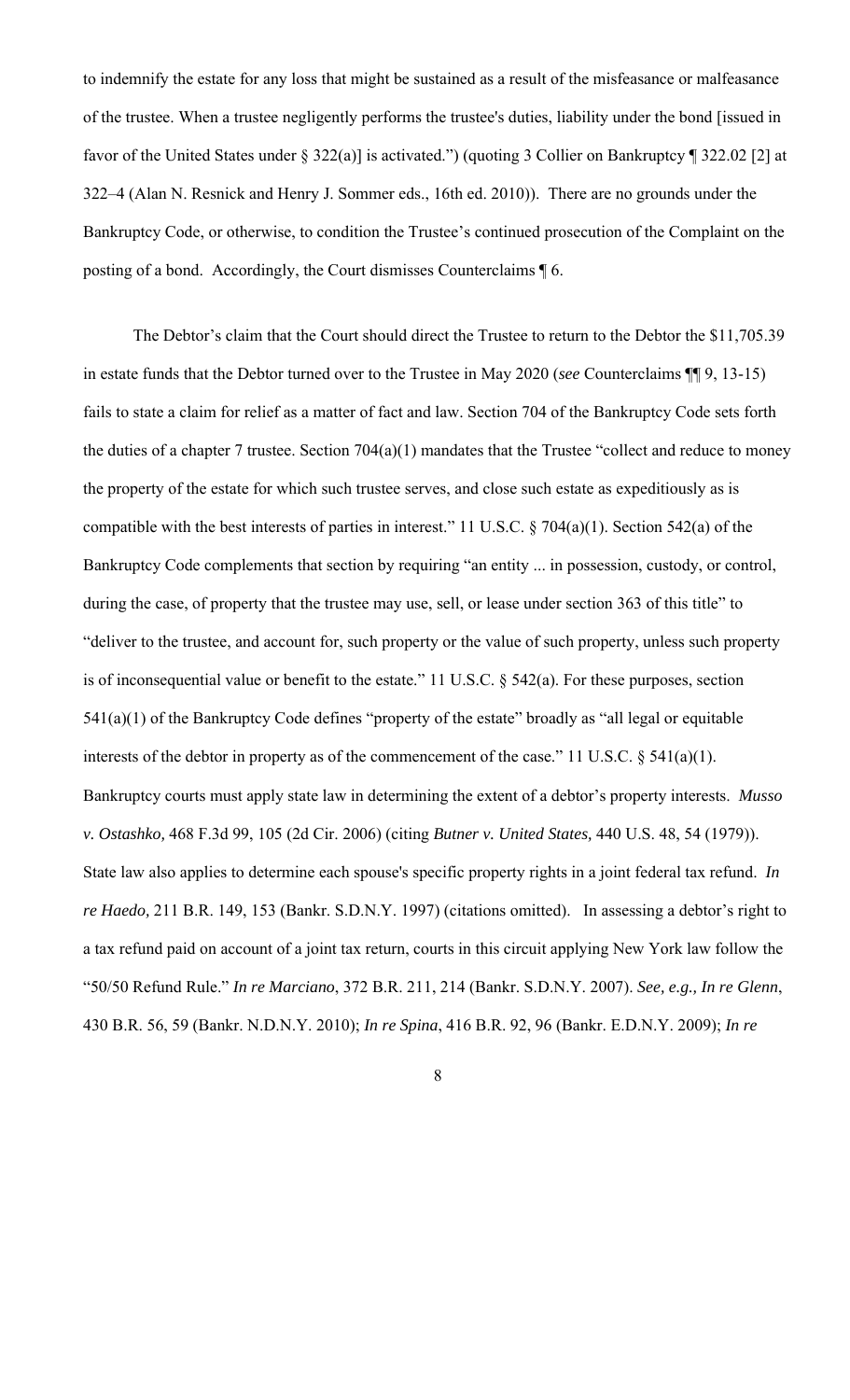*Barrow*, 306 B.R. 28, 33 (Bankr. W.D.N.Y. 2004). That rule establishes "as a rebuttable presumption that an income tax refund should be split equally between spouses for purposes of allocating property of the estate pursuant to 11 U.S.C. § 541." *In re Marciano*, 372 B.R. at 216. The Trustee applied that standard here, with the consent and acquiescence of the Debtor and her counsel, as it is undisputed that the \$11,705.39 represents the Debtor's 50% nonexempt interest in NYS tax refunds for tax years 2016, 2017, and 2019. The Debtor, upon advice of counsel, voluntarily turned-over those estate funds to the Trustee. Thus, the Trustee is properly in possession of the funds. The fact that, to date, the Trustee has not distributed the funds to creditors provides no grounds for ordering the Trustee to return the funds to the Debtor. Section 704 does not dictate when a chapter 7 trustee must distribute estate assets, although Bankruptcy Rule 3009 directs that "[i]n a chapter 7 case, dividends to creditors shall be paid as promptly as practicable." Fed. R. Bankr. P. 3009. "As a general rule, chapter 7 trustees make no distributions to creditors until they have liquidated the estate assets and filed a final account." *In re Brown*, No. 18-10617 (JLG), 2020 WL 3264057, at \*6 (Bankr. S.D.N.Y. June 10, 2020) (citing *In re Quid Me Broad., Inc*., 181 B.R. 715, 717-20 (Bankr. W.D.N.Y. 1995) (agreeing that since the chapter 7 trustee is constrained under § 726(a) to make a pro-rata distribution to creditors holding similar claims "he must be afforded the luxury of waiting until case closing and final distribution to make certain that there are sufficient funds to cover all expenses of administration" and finding that the chapter 7 trustee was under no duty, absent a court order, to remit IRS administrative expense taxes before such final administration of the estate); *see also In re GPLA, Inc*., No. 2:16-bk-13416-RK, 2016 WL 4440376, at \*1 (Bankr. C.D. Cal. Aug. 22, 2016) (observing that "distributions to creditors in a Chapter 7 bankruptcy case generally coincides with filing of trustee's final account, but the court has discretionary power to authorize interim distributions upon assurance of sufficient remaining funds to pay all administrative expense claims") (citations omitted). Thus, currently, the Trustee is under no obligation to distribute the proceeds of the NYS tax refunds to the Debtor's creditors. Finally, and in any event, the Debtor is not entitled to a distribution of estate assets. Debtors enjoy the lowest priority of distribution of estate property in chapter 7 cases, and only solvent debtors are entitled distributions under chapter 7. *See* 11 U.S.C. § 726(a)(6). The Debtor is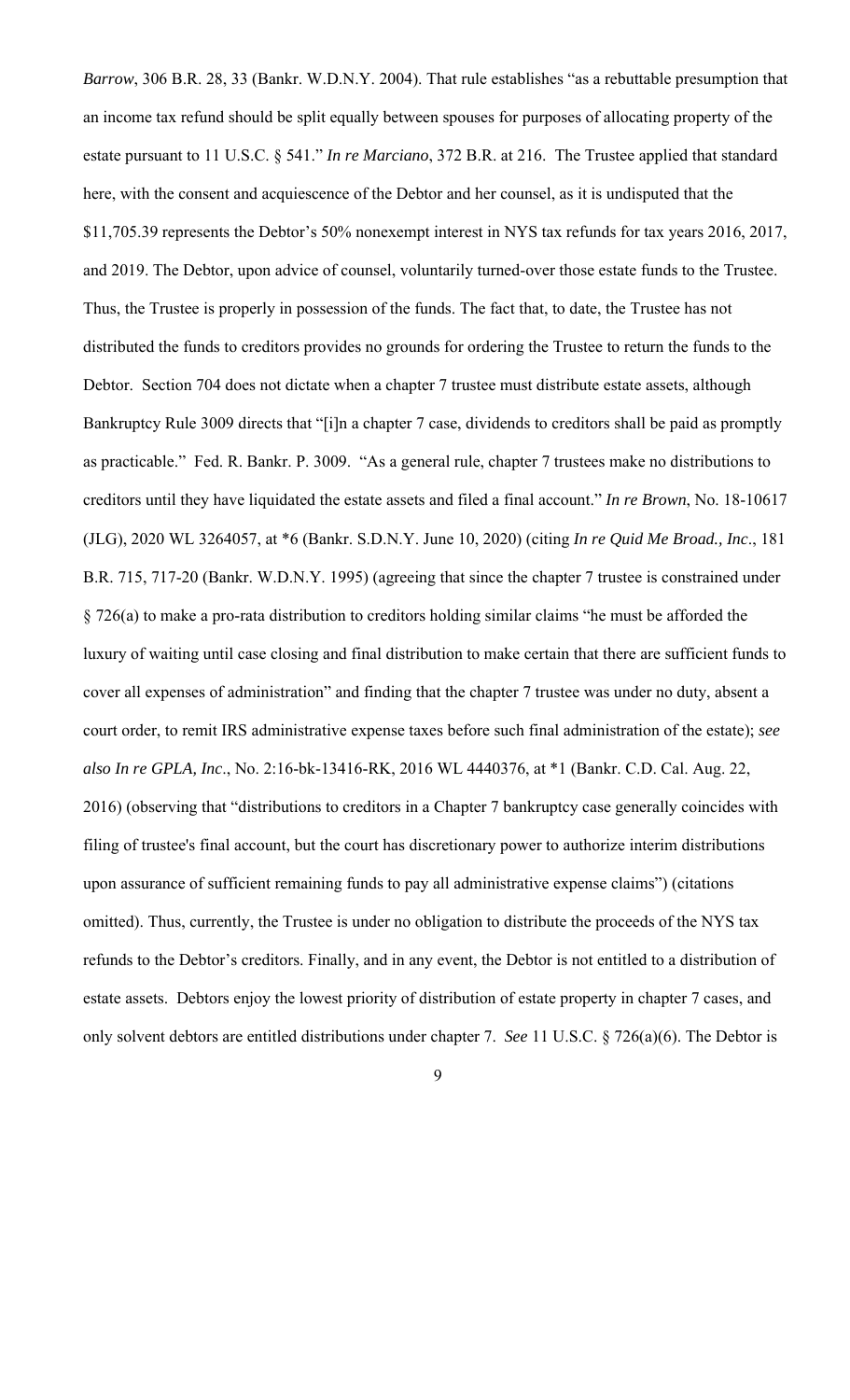insolvent. In her Schedules the Debtor lists approximately \$95,000 in assets and \$1.1 million in liabilities. *See* Official Form 106Sum, Parts 1 & 2 [ECF No. 32]. The Court dismisses Counterclaims ¶¶ 9, 13-15.

 Finally, the Debtor's request that she be permitted to dismiss her case because she will resolve the claims of her creditors outside of bankruptcy and the bankruptcy filing was "ill advised" and is "deemed terminated nunc pro tunc" and the Trustee "lacks lawful authority to force [her] to remain in this Court" (*see* Counterclaims ¶¶ 7, 12, 16, 17) is not properly before the Court. Section 707 of the Bankruptcy Code governs dismissal of a chapter 7 case. In part, it states that "[t]he court may dismiss a case under this chapter only after notice and a hearing and only for cause . . ." 11 U.S.C. § 707(a). The Debtor has failed to file a motion under section 707 and set a hearing; the Court will not consider the request to dismiss the case in the context of her purported Counterclaims to the Complaint.<sup>9</sup>

The Trustee asserts that the Court should dismiss the Counterclaims, with prejudice, because the Debtor cannot prove any set of facts to support her claims. Motion ¶ 29. Rule 15(a) of the Federal Rules of Civil Procedure requires that "leave [to amend] shall be freely given when justice so requires." Fed. R. Civ. P. 15(a).10 *See also Foman v. Davis,* 371 U.S. 178, 182 (1962). When a motion to dismiss is granted, "the usual practice is to grant leave to amend the complaint." *Ronzani v. Sanofit S.A*., 899 F.2d 195, 198 (2d Cir. 1990) (internal quotation marks omitted). However, "where a plaintiff is unable to allege any fact sufficient to support its claim, a complaint should be dismissed with prejudice." *Cortec Industries,* 

<sup>9</sup> The Debtor previously filed a motion to dismiss her case, which the Court denied, in the face of the Trustee's opposition to the motion. On June 29, 2020, the Debtor, acting pro se, filed her Notice Of Pro Se Debtor's Good Faith Motion For Immediate Voluntary Dismissal Of This Action Due To The Causes Outlined In The Affidavit In Support Pursuant To Rule 11 U.S.C. § 707(A), And Other Authorities And Decisions In Protection Of Her Substantive Due Process Rights (the "Dismissal Motion"). [ECF No. 50]. On July 28, 2020, the Trustee filed her opposition to the Dismissal Motion [ECF No. 63]. Ms. LaMotte also responded to the Dismissal Motion as the motion contained certain allegations regarding her representation of the Debtor in the bankruptcy case. Ms. LaMotte did not advocate for or against the Dismissal Motion. [ECF No. 64]. On August 4, 2020, the Court held a hearing on the Dismissal Motion. The Debtor did not appear at the hearing on the Dismissal Motion and did not seek to adjourn the motion. The Court heard argument from the Trustee and, after fully considering the matter, denied the Dismissal Motion. [ECF No. 79].

<sup>&</sup>lt;sup>10</sup> Rule 15 is made applicable herein by Bankruptcy Rule 7015.